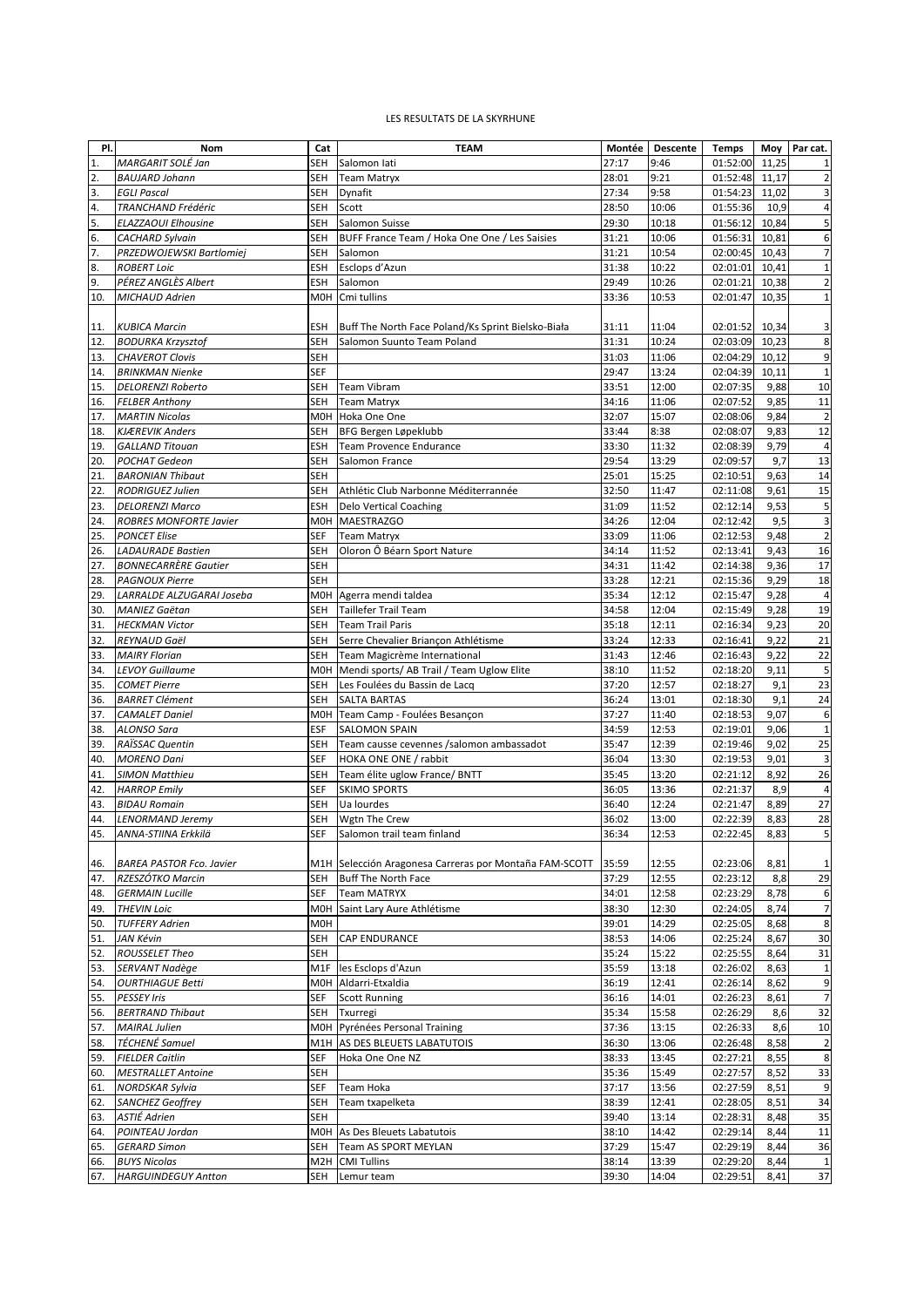| 68.  | <b>PRIGENT Freddy</b>                   |                 | SEH TEAM TRAIL BRETAGNE            | 38:33 | 14:06          | 02:30:00 | 8,4          | 38                       |
|------|-----------------------------------------|-----------------|------------------------------------|-------|----------------|----------|--------------|--------------------------|
| 69.  | <b>BELLAMY Benjamin</b>                 |                 | MOH EA FOIX/ TEAM NEW BALANCE      | 40:41 | 16:05          | 02:30:34 | 8,37         | 12                       |
| 70.  | <b>PIRES Tony</b>                       | M1H             |                                    | 37:35 | 14:22          | 02:30:57 | 8,35         | $\overline{\mathbf{3}}$  |
| 71.  | <b>BODET Maxime</b>                     | <b>SEH</b>      | <b>EVADICT - Decathlon Tarbes</b>  | 37:40 | 12:17          | 02:31:22 | 8,32         | 39                       |
| 72.  | <b>TRINEL Sébastien</b>                 | SEH             | <b>ACM Running Club</b>            | 38:46 | 15:03          | 02:31:58 | 8,29         | 40                       |
| 73.  | <b>NIERADKA Pierre</b>                  | M <sub>OH</sub> |                                    | 41:38 | 13:16          | 02:32:13 | 8,28         | 13                       |
| 74.  | <b>SOUBIE Cyril</b>                     | M1H             |                                    | 38:31 | 14:18          | 02:33:16 | 8,22         | 4                        |
| 75.  | <b>PREVOT Marc</b>                      | SEH             | Team Barajas                       | 39:10 | 13:40          | 02:33:57 | 8,18         | 41                       |
| 76.  | <b>BANNIER Maxime</b>                   | <b>ESH</b>      | EA CHAMBÉRY                        | 40:46 | 14:38          | 02:34:15 | 8,17         | $\boldsymbol{6}$         |
| 77.  | LOUPS Jérôme                            | M2H             | <b>AB Trail</b>                    | 40:23 | 14:02          | 02:35:20 | 8,11         | $\overline{2}$           |
| 78.  | <b>GAURAN Antoine</b>                   | ESH             | <b>UVL</b>                         | 39:30 | 15:38          | 02:35:24 | 8,11         | $\overline{7}$           |
| 79.  | CARSOLIO Karina                         | SEF             | Salomon México                     | 39:21 | 14:06          | 02:35:35 | 8,1          | 10                       |
| 80.  | IÑAKI Insausti Esnaola                  |                 | M0H Oargi-Tolosa                   | 37:47 | 16:18          | 02:36:08 | 8,07         | 14                       |
| 81.  | <b>ABADIE Perrine</b>                   | SEF             | Esclops d'azun                     | 39:33 | 14:26          | 02:36:17 | 8,06         | 11                       |
| 82.  | <b>COMBARIEU Maud</b>                   | M1F             | Mendisport-Beez'nergy              | 42:27 | 10:46          | 02:36:27 | 8,05         | $\overline{2}$           |
| 83.  | <b>BESALDUCH Matthieu</b>               | SEH             | bcam                               | 37:29 | 18:24          | 02:38:27 | 7,95         | 42                       |
| 84.  | CARRERE DIT COUSTIE Audrey              | SEF             | Esclops d'azun                     | 40:16 | 13:45          | 02:39:04 | 7,92         | 12                       |
| 85.  | RIGAUD Julien                           | M2H             | team teh                           | 41:21 | 14:48          | 02:41:14 | 7,81         | $\overline{\mathbf{3}}$  |
| 86.  | ARANBARRI LARRAÑAGA Xabier              | M1H             | HiruKirolHendaia                   | 45:16 | 12:09          | 02:41:39 | 7,79         | 5                        |
| 87.  | LAGO Kevin                              | SEH             | Xiberotarrak / Ambassadeur Salomon | 43:05 | 14:22          | 02:42:01 | 7,78         | 43                       |
| 88.  | <b>LAUGIER Eric</b>                     | M2H             | <b>UNION SPORT APT</b>             | 47:44 | 11:23          | 02:42:03 | 7,78         | $\sqrt{4}$               |
| 89.  | <b>ESCLAMADON Mikel</b>                 | SEH             |                                    | 40:00 | 15:39          | 02:42:23 | 7,76         | 44                       |
| 90.  | <b>JOLY TESTAULT Marion</b>             | SEF             | Courir Pays de Grasse              | 39:32 | 17:38          | 02:42:45 | 7,74         | 13                       |
| 91.  | <b>MIHURA Gabriel</b>                   | M0H             | Ascain                             | 42:05 | 14:57          | 02:43:01 | 7,73         | 15                       |
| 92.  | <b>INDABURU Xabi</b>                    | SEH             | Sarako Korrika                     | 43:13 | 15:50          | 02:43:02 | 7,73         | 45                       |
| 93.  | <b>ESTOMBA Patxi</b>                    | SEH             |                                    | 39:57 | 15:07          | 02:43:05 | 7,73         | 46                       |
| 94.  |                                         | SEH             | TEAM EVADICT - DECATHLON AUCH      | 43:02 | 16:01          | 02:43:18 | 7,72         | 47                       |
| 95.  | JUNQUAS Jérémy<br><b>VANDAL Mathieu</b> | SEH             | <b>US Talence</b>                  | 41:00 | 16:24          | 02:43:37 | 7,7          | 48                       |
| 96.  |                                         | ESH             | AMSL FRÉJUS                        | 43:04 | 19:10          | 02:43:42 | 7,7          | 8                        |
| 97.  | OLIVERO Esteban                         | M1H             |                                    | 42:33 |                |          |              | $\boldsymbol{6}$         |
|      | LEVESQUE Loic                           | SEH             |                                    | 43:32 | 18:43<br>16:33 | 02:44:21 | 7,67<br>7,66 | 49                       |
| 98.  | <b>BAHEGNE Olivier</b>                  |                 | Fastclub.cc / Occitan Triath'Long  |       |                | 02:44:24 |              |                          |
| 99.  | <b>RIVES Martial</b>                    | SEF             | M1H Team trail la burthe           | 47:10 | 15:30          | 02:44:58 | 7,64         | $\overline{7}$<br>$14\,$ |
| 100. | DA COSTA REIS Mylene                    |                 | Tarbes Pyrénées athlétisme         | 39:56 | 17:04          | 02:45:08 | 7,63         |                          |
| 101. | CUEVAS Jérôme                           | <b>SEH</b>      |                                    | 43:37 | 14:44          | 02:45:38 | 7,61         | 50                       |
| 102. | ZABALEGUI AIZPÚN Jon                    | SEH             | Hiru Herri                         | 42:49 | 14:50          | 02:45:53 | 7,6          | 51                       |
| 103. | <b>COURAND Alexy</b>                    | SEH             | Les coureurs du lac bleu           | 41:26 | 15:45          | 02:45:54 | 7,59         | 52                       |
| 104. | <b>NOBLET Eric</b>                      | M1H             |                                    | 42:21 | 14:56          | 02:46:06 | 7,59         | 8                        |
| 105. | <b>CARREIRAS Clement</b>                | SEH             |                                    | 41:25 | 15:33          | 02:46:54 | 7,55         | 53                       |
|      | 106. THIRANT Gerald                     |                 | M1H SBA/BM ZLOB 2.0                | 40:26 | 15:49          | 02:46:59 | 7,55         | 9                        |
| 107. | <b>DERNIS Charlotte</b>                 | SEF             | <b>AB Trail</b>                    | 42:59 | 14:07          | 02:47:06 | 7,54         | 15                       |
| 108. | <b>LAJOURNADE David</b>                 | <b>SEH</b>      | Pyrénées Personal Training         | 44:05 | 14:07          | 02:47:58 | 7,5          | 54                       |
| 109. | <b>DE NODREST Vincent</b>               | SEH             | Morlaapieds                        | 42:08 | 16:41          | 02:48:47 | 7,47         | 55                       |
|      | 110. BERUJON Clement                    | M1H             | Montardon achille                  | 42:20 | 15:12          | 02:49:03 | 7,45         | 10                       |
|      | 111. IRATZOQUY Marie-Charlotte          | <b>ESF</b>      | Esclops d'Azun                     | 41:17 | 14:58          | 02:49:17 | 7,44         | $\overline{2}$           |
|      | 112. VIGOUROUX Romain                   | M0H             | rédérien cap sizun                 | 42:11 | 16:22          | 02:49:18 | 7,44         | 16                       |
|      | 113. STOUFFS Alexis                     | <b>SEH</b>      |                                    | 42:42 | 20:18          | 02:49:39 | 7,43         | 56                       |
|      | 114. MARQUE Julien                      | SEH             | Semeac Olympique                   | 45:12 | 15:40          | 02:49:51 | 7,42         | 57                       |
|      | 115. ORBAN Freya                        | SEF             | Salomon Running                    | 43:23 | 16:41          | 02:50:03 | 7,41         | 16                       |
|      | 116. MOUCHAGUE Pascal                   |                 | M3H BouliacSP Raid'nTrail          | 48:02 | 16:25          | 02:50:11 | 7,4          | $\mathbf 1$              |
|      | 117. GALLARDO Celine                    | M <sub>OF</sub> | Dorsal77                           | 42:53 | 17:42          | 02:50:38 | 7,38         | $\mathbf 1$              |
|      | 118. HIJAZI Samir                       | M1H             |                                    | 47:28 | 18:37          | 02:50:44 | 7,38         | $11\,$                   |
|      | 119. LOMBARD Charles                    | M1H             | Triathlon Girondins de Bordeaux    | 44:14 | 21:21          | 02:51:35 | 7,34         | 12                       |
|      | 120. DAS DORES Ludovic                  | M1H I           | <b>AB TRAIL</b>                    | 45:48 | 17:33          | 02:51:38 | 7,34         | 13                       |
|      | 121. LAPLANCHE Florian                  | SEH             |                                    | 42:01 | 19:01          | 02:51:41 | 7,34         | 58                       |
|      | 122. EL WAHIDI Nabil                    | SEH             | Bergerac Athlétique Club           | 46:10 | 14:28          | 02:52:17 | 7,31         | 59                       |
|      | 123. NEURY Alexandre                    | SEH             | Bergerac athlétiques club          | 42:24 | 17:19          | 02:52:18 | 7,31         | 60                       |
|      | 124. REBOUL Florent                     |                 | MOH AS ST MEDARD                   | 43:47 | 15:38          | 02:52:24 | 7,31         | 17                       |
|      | 125. SOULIER Emeric                     | M0H             |                                    | 43:27 | 19:18          | 02:52:30 | 7,3          | 18                       |
|      | 126. PUYO Stéphane                      | M1H             | Comptoir du Sport                  | 44:30 | 14:37          | 02:52:39 | 7,3          | 14                       |
|      | 127. DEBOAISNE Baptiste                 | SEH             |                                    | 44:48 | 16:04          | 02:53:07 | 7,28         | 61                       |
|      | 128. MAISTERRENA Lea                    | SEF             | <b>AB Trail</b>                    | 42:48 | 16:02          | 02:53:25 | 7,27         | $17\,$                   |
|      | 129. BIAU Stephane                      |                 | MOH Saint-Lary aure athlétisme     | 44:23 | 16:10          | 02:54:00 | 7,24         | 19                       |
|      | 130. DA COSTA VALE Helene               |                 | M3F bergerac athletique club       | 40:04 | 18:44          | 02:54:57 | 7,2          | $\mathbf 1$              |
|      | 131. GIRO Jeremy                        |                 | M1H Pro Team                       | 44:44 | 17:35          | 02:55:07 | 7,2          | 15                       |
|      | 132. AGIRRE Gurutz                      | SEH             | Talaimendi                         | 46:53 | 16:18          | 02:55:08 | 7,19         | 62                       |
|      | 133. LARROUDÉ Marie-Pierre              |                 | M1F AB TRAIL                       | 46:41 | 16:33          | 02:55:19 | 7,19         | $\mathsf 3$              |
|      | 134. FERNANDEZ Thomas                   | SEH             |                                    | 49:07 | 14:57          | 02:55:47 | 7,17         | 63                       |
|      | 135. BOUSQUET Gael                      | M1H             | <b>COUREURS DU SOUBESTRE</b>       | 44:49 | 16:19          | 02:56:07 | 7,15         | 16                       |
|      | 136. JAUGEAS Sylvain                    | M1H             |                                    | 50:01 | 16:30          | 02:56:12 | 7,15         | 17                       |
|      | 137. BECKER Florian                     | M0H             | Lemur team                         | 46:45 | 13:50          | 02:56:20 | 7,15         | 20                       |
|      | 138. PRINCE Nicolas                     | M1H             |                                    | 44:06 | 20:01          | 02:56:56 | 7,12         | 18                       |
|      | 139. LINARD Maxime                      | SEH             | <b>Bouliac Sports Plaisirs</b>     | 44:57 | 18:39          | 02:57:00 | 7,12         | 64                       |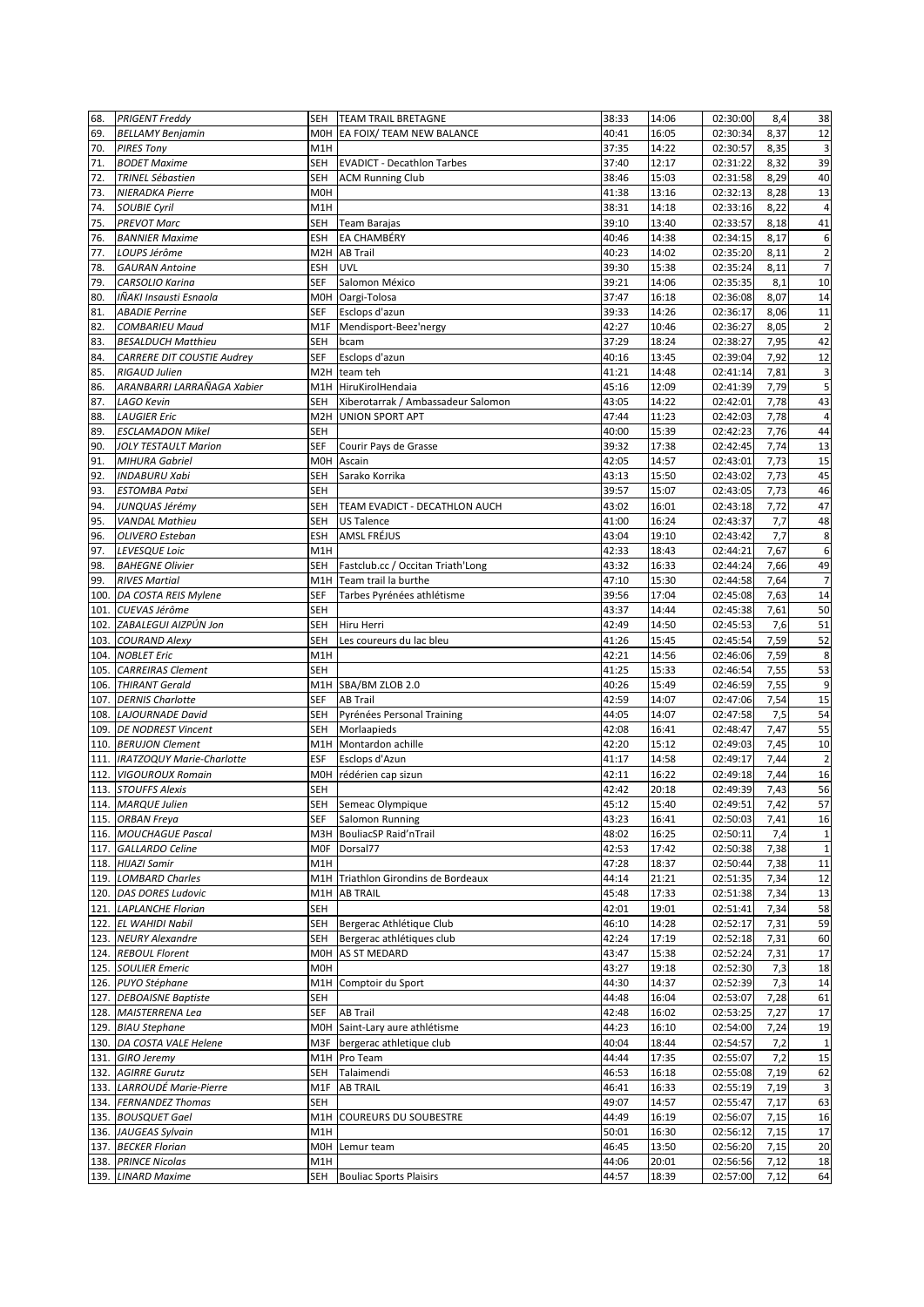|      | 140. KAJPR David                         |                  | MOH AVIRON BAYONNAIS TRAIL              | 45:37          | 14:50          | 02:57:07             | 7,11 | 21               |
|------|------------------------------------------|------------------|-----------------------------------------|----------------|----------------|----------------------|------|------------------|
| 141. | <b>LAHOURCADE Thibault</b>               | SEH              |                                         | 49:00          |                | 02:57:33             | 7,1  | 65               |
|      | 142. CHELLE Arnaud                       | M <sub>2</sub> H |                                         | 45:11          | 16:13          | 02:57:54             | 7,08 | 5                |
| 143. | <b>IGLISIAS Nathan</b>                   | SEH              | Montardon d'Achille                     | 39:20          |                | 02:59:15             | 7,03 | 66               |
| 144. | <b>BERNAT Mickaël</b>                    |                  | M0H OloronÔBéarnSportNature             | 46:40          | 15:52          | 02:59:22             | 7,02 | 22               |
| 145. | <b>ESTAY Mickael</b>                     | <b>MOH</b>       |                                         | 46:03          | 18:26          | 02:59:36             | 7,02 | 23               |
| 146. | <b>ELIZALDE François</b>                 | SEH              | AS ELGARREKIN Ascain                    | 46:22          | 16:56          | 02:59:39             | 7,01 | 67               |
| 147. | <b>ILHARDOY Yann</b>                     |                  | M2H SATUC                               | 47:04          | 20:01          | 02:59:55             | 7    | $\boldsymbol{6}$ |
| 148. | <b>YUGUEROS LAREKI Ion</b>               |                  | M1H Irungo Mendizaleak                  | 47:55          | 17:30          | 03:00:29             | 6,98 | 19               |
|      | 149. PASERO Cedric                       |                  | M1H Aspb                                | 46:29          | 18:08          | 03:00:50             | 6,97 | 20               |
|      | 150. POINTEAU Jonathan                   | M0H              |                                         | 48:05          | 17:32          | 03:01:19             | 6,95 | 24               |
| 151. | <b>LOCHE Rémi</b>                        | <b>SEH</b>       |                                         | 45:59          | 16:18          | 03:01:27             | 6,94 | 68               |
| 152. | <b>BOUSQUET Loïc</b>                     | SEH              | Maria Blanga                            | 48:57          | 13:02          | 03:01:41             | 6,94 | 69               |
| 153. | <b>SEMPEY Romain</b>                     |                  | M1H Bouliac Sports Plaisirs             | 46:29          | 19:42          | 03:02:09             | 6,92 | 21               |
|      | 154. MASSON Yvan                         | M2H              | <b>TEAM RHUNERS</b>                     | 48:39          | 17:44          | 03:02:53             | 6,89 | $\overline{7}$   |
|      | 155. MUZICA Mathieu                      | <b>ESH</b>       |                                         | 46:10          | 17:02          | 03:03:00             | 6,89 | 9                |
| 156. | <b>ESTIVALET Julie</b>                   | M <sub>OF</sub>  |                                         | 47:17          | 17:33          | 03:03:09             | 6,88 | $\mathbf 2$      |
| 157. | <b>IGLISIAS Hervé</b>                    |                  | M4H Esclops azun                        | 49:48          | 19:28          | 03:03:18             | 6,87 | $\mathbf 1$      |
|      | 158. VERA Michael                        | M1H              | <b>ESCLOPS D AZUN</b>                   | 51:49          | 19:14          | 03:03:18             | 6,87 | 22               |
|      | 159. ETCHECHOURY Bastien                 | SEH              |                                         | 47:40          | 16:24          | 03:03:28             | 6,87 | 70               |
|      | 160. RAULT Stéphane                      | M0H              |                                         | 45:54          | 15:54          | 03:03:32             | 6,87 | 25               |
| 161. | <b>MIHURA Raphael</b>                    | SEH              | AS Ascain Elgarrekin                    | 48:23          | 19:18          | 03:03:42             | 6,86 | 71               |
| 162. | CAMACHO Jérôme                           | SEH              | Esclops d'Azun                          | 55:09          | 20:07          | 03:04:11             | 6,84 | $72\,$           |
| 163. | <b>FLAYAC Adrien</b>                     | <b>SEH</b>       | Coureurs du Périgord                    | 49:56          | 17:53          | 03:04:29             | 6,83 | 73               |
|      | 164. COMAS Bruno                         |                  | M1H TEAM CANISPORTS 66                  | 48:58          | 17:33          | 03:04:49             | 6,82 | 23               |
|      | 165. SAUREL Thomas                       | M0H              | <b>SARA KORRIKA</b>                     | 49:24          | 15:08          | 03:05:10             | 6,8  | 26               |
| 166. | <b>LABEGUERIE Didier</b>                 | M4H              | AS ASCAIN ELGARREKIN                    | 49:35          | 18:28          | 03:05:12             | 6,8  | $\overline{2}$   |
|      | 167. CLASSEAU Louise                     | SEF              |                                         | 44:44          | 19:03          | 03:05:28             | 6,79 | 18               |
|      | 168. CASTILLON Bastien                   | SEH              | Esclops d'Azun - Team La Cordée         | 41:51          | 17:41          | 03:05:29             | 6,79 | 74               |
|      | 169. BECHAT Jean-François                | M1H              | Comptoir du sport                       | 47:06          | 16:29          | 03:05:56             | 6,78 | 24               |
|      | 170. PENIN Florian                       | SEH              |                                         | 49:21          | 15:51          | 03:06:09             | 6,77 | 75               |
| 171. | <b>AGIRRE Eñaut</b>                      | <b>SEH</b>       |                                         | 46:31          | 18:27          | 03:06:31             | 6,76 | 76               |
| 172. | <b>GARRA Cesar</b>                       | M1H              | Club excta. Madteam                     | 51:39          | 21:49          | 03:07:34             | 6,72 | 25               |
| 173. | <b>PIOLAT Bastien</b>                    | <b>SEH</b>       |                                         | 46:32          | 20:21          | 03:08:09             | 6,7  | 77               |
|      | 174. LAUR Jérome                         |                  | M2H ISTARA                              | 50:43          | 17:40          | 03:08:41             | 6,68 | 8                |
|      | 175. MORAIS Cedric                       | M1H              | Anglet France Team                      | 45:29          | 19:20          | 03:08:53             | 6,67 | 26               |
|      | 176. LE GALL Romain                      | <b>SEH</b>       |                                         | 47:12          | 20:01          | 03:10:02             | 6,63 | 78               |
| 177. | <b>ITOU Guillaume</b>                    | SEH              |                                         | 48:33          | 18:51          | 03:10:29             | 6,61 | 79               |
| 178. | <b>ARVEILER Maël</b>                     | <b>SEH</b>       |                                         | 49:11          | 18:26          | 03:10:30             | 6,61 | 80               |
|      |                                          | M0H              |                                         |                |                |                      |      |                  |
|      | 179. LEROUX Anthony<br>180. ALGORRY Yves | M <sub>2</sub> H | Les mollets qui fument !                | 49:56<br>49:40 | 23:13<br>20:10 | 03:10:36<br>03:11:38 | 6,61 | 27<br>$9\,$      |
|      |                                          |                  |                                         |                |                |                      | 6,58 |                  |
| 181. | <b>ONDARTS Michel</b>                    | M1H              | M2H Les trailers du marensin            | 51:49          | 19:14          | 03:12:12             | 6,56 | $27\,$<br>10     |
| 182. | <b>BOUDIER-DAMEX Laurent</b>             |                  |                                         | 51:12          | 17:12          | 03:12:18             | 6,55 |                  |
|      | 183. CARRERAS Jean Michel                |                  | M1H les angles triathlon/team coin coin | 51:01          |                | 03:12:45             | 6,54 | 28               |
|      | 184. REBINGUET Gaëtan                    | SEH              |                                         | 52:39          | 20:54          | 03:12:53             | 6,53 | 81               |
|      | 185. SAINT-JAMES Julien                  | SEH              | <b>Fartleck Coaching</b>                | 50:54          | 20:25<br>22:41 | 03:13:06             | 6,53 | 82               |
|      | 186. GOUSSET Jonathan                    |                  | MOH Fronsadais Sports Nature            | 50:13          |                | 03:13:08             | 6,52 | 28               |
|      | 187. RAVARD Mathieu                      | SEH              |                                         | 49:16          | 23:31          | 03:13:09             | 6,52 | 83               |
| 188. | <b>BRUNIAU Bérénice</b>                  | <b>SEF</b>       |                                         | 50:35          | 16:47          | 03:13:42             | 6,5  | 19               |
|      | 189. CHEVALIER Clément                   | SEH              |                                         | 49:14          | 21:36          | 03:13:49             | 6,5  | 84               |
|      | 190. LARROQUET Fabien                    | SEH              | AS Ascain Elgarrekin                    | 48:58          | 19:48          | 03:13:56             | 6, 5 | 85               |
| 191. | <b>FRANÇOIS Kévin</b>                    | SEH              | TEAM TRAIL 17                           | 51:11          | 18:50          | 03:13:58             | 6, 5 | 86               |
|      | 192. TOMACHEVSKY Jim                     | SEH              |                                         | 57:07          | 20:02          | 03:14:24             | 6,48 | 87               |
|      | 193. AFIOS Remy                          | SEH              | Fc Oloron                               | 56:14          | 21:43          | 03:14:24             | 6,48 | 88               |
|      | 194. DUFRECHOU Alain                     | M4H              |                                         | 49:07          | 21:20          | 03:14:47             | 6,47 | 3                |
|      | 195. PECH Louis                          | SEH              |                                         | 48:59          | 20:13          | 03:14:48             | 6,47 | 89               |
|      | 196. LE BRAS Grégory                     | M0H              | French Baroudeur                        | 49:41          | 19:11          | 03:14:50             | 6,47 | 29               |
|      | 197. LABORDE Frédéric                    |                  | M2H athletisme nord bassin              | 50:25          | 21:15          | 03:15:09             | 6,46 | 11               |
|      | 198. ROCHE Michael                       | SEH              | Les zinzins des coteaux 31              | 50:30          | 22:15          | 03:15:24             | 6,45 | 90               |
|      | 199. DUFOIX Cyril                        |                  | M1H Vaunage trail                       | 49:45          | 24:31          | 03:15:30             | 6,45 | 29               |
|      | 200. VANBRABANT Sebastien                | M <sub>2</sub> H | Raid Hostens Aventure                   | 53:48          | 18:12          | 03:15:32             | 6,44 | 12               |
| 201. | <b>LEFUMAT Sandra</b>                    | M1F              |                                         | 49:18          | 19:25          | 03:15:42             | 6,44 | 4                |
|      | 202. BERLON Cédric                       |                  | M1H Yerres AC                           | 49:51          | 20:14          | 03:16:00             | 6,43 | 30               |
|      | 203. BIMBOIRE Antton                     | <b>SEH</b>       |                                         | 52:28          | 21:36          | 03:16:13             | 6,42 | 91               |
|      | 204. MOUTINHO DE CARVALHO Casimiro       | M3H              | ST JEAN DE LUZ-CIBOURE A                | 48:37          | 18:30          | 03:16:33             | 6,41 | $\overline{2}$   |
|      | 205. RICAUD Clément                      | SEH              |                                         | 51:36          | 16:55          | 03:16:54             | 6,4  | 92               |
| 206. | <b>LONGIS Charlotte</b>                  | M3F              | Oloron ô Béarn                          | 52:31          | 19:40          | 03:17:04             | 6,39 | $\overline{2}$   |
|      | 207. GODONAISE Fabrice                   | MOH              | Défi outdoor                            | 41:38          | 21:15          | 03:17:08             | 6,39 | 30               |
|      | 208. SCHIRRU Yannick                     |                  | M2H lavieenpleinair                     | 55:27          | 20:43          | 03:17:10             | 6,39 | 13               |
|      | 209. CACHET Nadja                        | MOF              |                                         | 51:28          | 19:50          | 03:17:12             | 6,39 | 3                |
|      | 210. ELISSONDO Rémi                      | MOH              | Biarritz Olympique                      | 51:30          | 21:55          | 03:17:15             | 6,39 | 31               |
|      | 211. DA SILVA PEREIRA Jerome             | M1H              |                                         | 50:12          | 21:07          | 03:17:36             | 6,38 | 31               |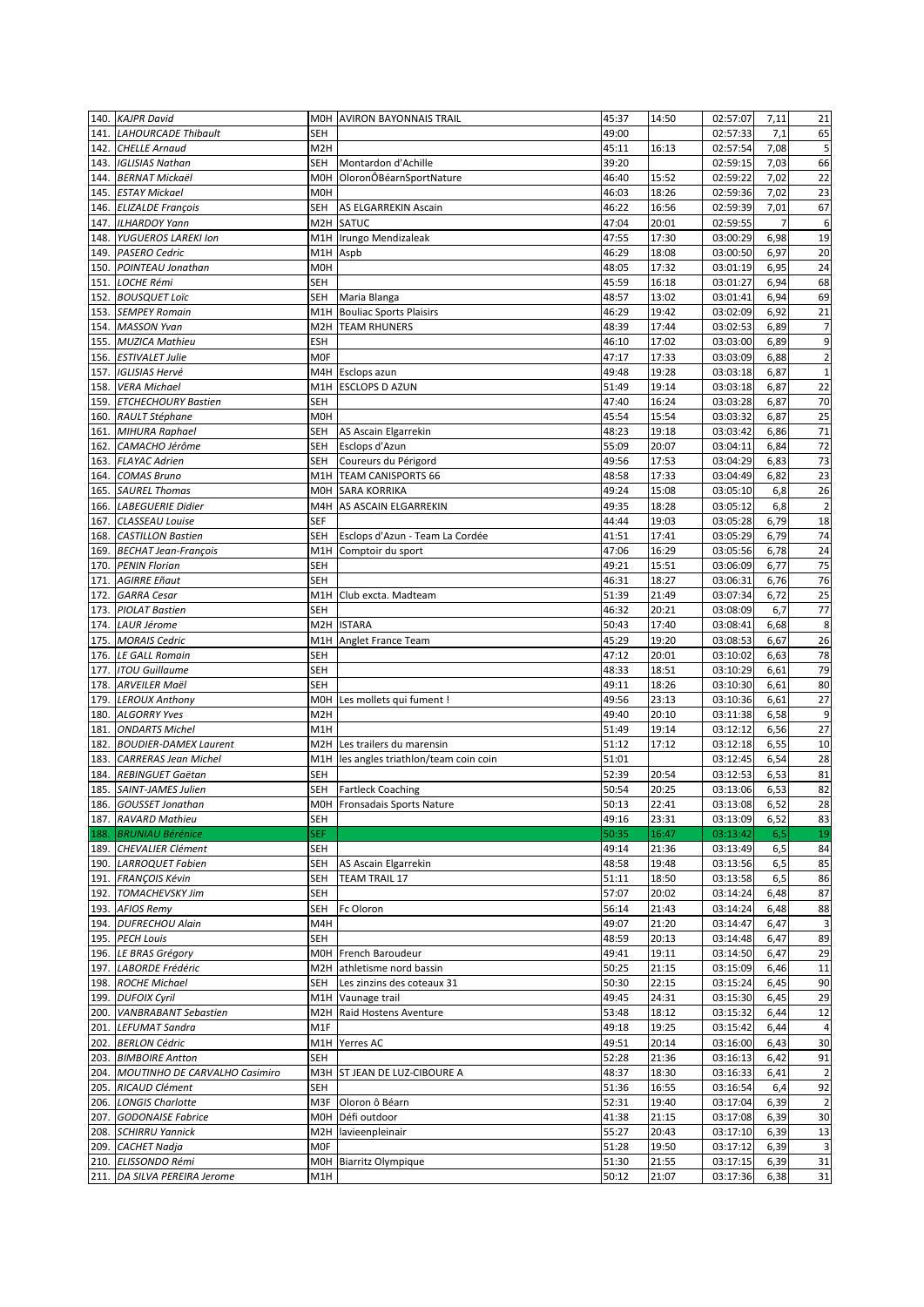|      | 212. FELICES Florent          |                  | M1H AB TRAIL                       | 52:17   | 18:11 | 03:18:05 | 6,36 | 32             |
|------|-------------------------------|------------------|------------------------------------|---------|-------|----------|------|----------------|
|      | 213. SOUNES Marc              |                  | M3H magnoac trail                  | 50:21   | 19:00 | 03:18:42 | 6,34 | $\mathsf 3$    |
|      | 214. DE MUYSER Bertrand       |                  | M1H Tarbes Pyrénées Athlétisme     | 49:16   | 22:36 | 03:19:17 | 6,32 | 33             |
|      | 215. REY Steeve               |                  | M1H Team kiwami racing / Fan2trail | 50:03   | 21:38 | 03:19:20 | 6,32 | 34             |
|      | 216. HIGOA Lisandru           | <b>ESH</b>       |                                    | 53:46   | 22:14 | 03:19:25 | 6,32 | 10             |
|      | 217. CUCCHIARA Fabian         |                  | MOH TRAILEURS FERRAILLEURS         | 1:00:34 | 19:46 | 03:19:40 | 6,31 | 32             |
|      | 218. HERRY Morgan             | SEH              | Les Touristes du Béarn             | 57:31   | 25:27 | 03:19:52 | 6,3  | 93             |
|      | 219. PEBAY Gilles             |                  | M2H Stade Bagnérais athlétisme     | 53:32   | 21:14 | 03:20:00 | 6,3  | $14\,$         |
|      |                               | M <sub>O</sub> H |                                    |         |       |          |      | 33             |
|      | 220. BOURSIER Lilian          | M3F              |                                    | 49:35   | 18:48 | 03:20:08 | 6,3  |                |
| 221. | <b>SANSON Karine</b>          |                  | <b>BOULIAC SPORTS PLAISIRS</b>     | 52:51   | 18:11 | 03:20:16 | 6,29 | $\mathbf{3}$   |
| 222. | <b>MATHON Geoffrey</b>        | M1H              | Spuc lasterka                      | 1:07:14 | 25:03 | 03:21:21 | 6,26 | 35             |
| 223. | <b>PAÏS Bastien</b>           | <b>SEH</b>       |                                    | 53:31   | 20:40 | 03:21:27 | 6,25 | 94             |
|      | 224. CORBINEAU Pierre         | SEH              | <b>ESCO 44</b>                     | 50:37   | 27:07 | 03:21:47 | 6,24 | 95             |
|      | 225. MOTHE Stephanie          | <b>MOF</b>       |                                    | 51:40   | 19:27 | 03:22:01 | 6,24 | $\sqrt{4}$     |
| 226. | <b>CHATELAIN Sabrina</b>      |                  | MOF ASGC                           | 53:12   | 18:22 | 03:22:05 | 6,24 | 5              |
| 227. | <b>TILLY Ronan</b>            | M0H              |                                    | 49:29   | 22:41 | 03:22:06 | 6,23 | 34             |
| 228. | <b>ESCOUBÉ Didier</b>         | M <sub>2</sub> H | AS ASCAIN ELGARREKIN               | 53:45   | 19:07 | 03:22:10 | 6,23 | 15             |
| 229. | <b>MOURET Nicolas</b>         | M0H              |                                    | 58:02   | 18:12 | 03:22:24 | 6,23 | 35             |
|      | 230. MARY Benoit              |                  | M3H MELTONIC                       | 53:15   | 20:37 | 03:22:35 | 6,22 | $\sqrt{4}$     |
| 231. | <b>DUFAU David</b>            |                  | MOH Team Duf                       | 56:49   | 19:03 | 03:23:07 | 6,2  | 36             |
| 232. | <b>ARRICAU Cedric</b>         |                  | M1H Mycoach64                      | 53:02   | 26:14 | 03:24:19 | 6,17 | 36             |
| 233. | <b>PAPET Clément</b>          | <b>MOH</b>       |                                    | 53:53   | 21:36 | 03:24:20 | 6,17 | 37             |
|      | 234. BEHETY Guillaume         | <b>SEH</b>       |                                    | 54:44   | 20:18 | 03:24:48 | 6,15 | 96             |
|      | 235. FERNÁNDEZ-BARRENA Luis   | M <sub>O</sub> H |                                    | 53:35   | 24:19 | 03:25:08 | 6,14 | 38             |
| 236. | <b>MOULIN Valentin</b>        | <b>SEH</b>       |                                    |         |       | 03:25:20 | 6,14 | 97             |
| 237. | <b>DIENER Yvan</b>            |                  | M2H AJ Montmoreau                  | 54:46   | 20:01 | 03:25:21 | 6,14 | 16             |
| 238. | <b>BERGES Alban</b>           | <b>SEH</b>       | SECTION PALOISE ESCRIME            | 51:09   | 20:24 | 03:25:46 | 6,12 | 98             |
|      | 239. URRUTIA Xan              | M0H              |                                    | 55:09   | 24:40 | 03:26:15 | 6,11 | 39             |
|      | 240. FANLO Damien             | M <sub>O</sub> H |                                    | 54:14   | 23:08 | 03:26:16 | 6,11 | 40             |
| 241. | <b>ANFOSSO Hugues</b>         |                  | M1H SETE THAU TRIATHLON            | 52:00   | 22:13 | 03:26:23 | 6,11 | 37             |
|      | <b>POUY Frédéric</b>          |                  | M1H   PAU PYRENEES AVENTURE        | 54:38   | 33:54 |          | 6,1  | 38             |
| 242. |                               |                  |                                    |         |       | 03:26:28 |      |                |
| 243. | <b>VEGA David</b>             | <b>SEH</b>       | <b>Rennes Triathlon</b>            | 48:20   | 28:31 | 03:26:32 | 6,1  | 99             |
|      | 244. CELLIER Sébastien        |                  | MOH Club Alpin Français de Lyon    | 56:28   | 20:34 | 03:26:33 | 6,1  | 41             |
|      | 245. PIGNOL Ghislain          |                  | M2H Les Traileurs du Marensin      | 55:08   | 22:11 | 03:26:34 | 6,1  | $17\,$         |
| 246. | <b>ZAMORA Cedric</b>          | M1H              | Team Trail 17                      | 55:18   | 21:22 | 03:28:18 | 6,05 | 39             |
| 247. | <b>CONTE Thierry</b>          | M1H              |                                    | 54:25   | 23:10 | 03:28:43 | 6,04 | 40             |
| 248. | <b>COQUIN Karine</b>          | M <sub>2F</sub>  | COB                                | 57:34   | 18:11 | 03:29:02 | 6,03 | $\mathbf 1$    |
|      | 249. LARRONDE Michel          | M4H              | <b>BIKIKOZ</b>                     | 52:05   | 29:05 | 03:29:12 | 6,02 | $\sqrt{4}$     |
|      | 250. MARIANI Laurie           | <b>SEF</b>       | AB trail                           | 54:25   | 21:07 | 03:29:23 | 6,02 | 20             |
| 251. | <b>ALMEIDA Louis</b>          | M1H              | Sara Korrika                       | 57:01   | 17:39 | 03:29:50 | 6    | 41             |
|      | 252. CAPDEPON Jonathan        | M0H              |                                    | 56:16   | 22:00 | 03:30:05 | 6    | 42             |
| 253. | <b>MALLET Maryline</b>        | M <sub>2F</sub>  | montardon d achilles               | 53:41   | 20:47 | 03:30:07 | 6    | $\overline{2}$ |
|      | 254. MARY Mickael             |                  | MOH Conciergerie Océane            | 55:29   | 26:39 | 03:30:29 | 5,99 | 43             |
|      | 255. ORTET Maxime             | <b>SEH</b>       | Gang de la Periostite              | 55:25   | 20:19 | 03:30:41 | 5,98 | 100            |
| 256. | <b>REBINGUET Nadja</b>        | M3F              |                                    | 52:18   | 20:35 | 03:31:43 | 5,95 | 4              |
| 257. | <b>BREUIL Jonathan</b>        | M <sub>OH</sub>  |                                    | 55:50   | 24:18 | 03:31:45 | 5,95 | 44             |
| 258. | <b>LUSSIER Tony</b>           | <b>SEH</b>       |                                    | 59:31   | 24:53 | 03:32:04 | 5,94 | 101            |
|      | 259. ALAMILLO Simon           | M1H              |                                    | 54:41   | 19:37 | 03:32:58 | 5,92 | 42             |
|      | 260. VIVIER Pierre            |                  | MOH TEAM RAID BOUL                 | 1:00:26 | 23:05 | 03:33:00 | 5,92 | 45             |
|      | 261. SIDHOUM Christophe       | M3H              | Courir à NYONS                     | 58:32   | 23:17 | 03:33:52 | 5,89 | $\sqrt{5}$     |
|      | 262. LUBERRIAGA Philippe      |                  | M3H As Ascain elgarrekin           | 57:59   | 23:03 | 03:34:38 | 5,87 | 6              |
| 263. | <b>COGNAUD Antoine</b>        | SEH              | As Ascain Elgarrekin               | 1:00:36 | 21:29 | 03:35:48 | 5,84 | 102            |
|      | 264. DE SAN NICOLAS Frédérick |                  | MOH US ET CULTURELLE SAUCATAISE    | 56:14   | 22:51 | 03:36:05 | 5,83 | 46             |
|      | 265. UNGAUER Maxence          | SEH              | <b>Bouliac Sports Plaisirs</b>     | 56:47   | 23:54 | 03:36:40 | 5,82 | 103            |
|      | 266. BALLANGER Adrien         | SEH              |                                    | 54:43   | 25:02 | 03:37:00 |      | 104            |
|      |                               |                  |                                    |         |       |          | 5,81 |                |
| 267. | <b>PORZUCEK Guillaume</b>     |                  | M0H XVe Athletic Club              | 55:35   | 24:46 | 03:37:26 | 5,79 | 47             |
|      | 268. PIERRARD Elisa           | <b>SEF</b>       |                                    | 54:48   | 19:12 | 03:38:15 | 5,77 | 21             |
|      | 269. DURAND Gérard            |                  | M5H VO2 MAX TARASCON SUR ARIEGE    | 55:08   | 20:48 | 03:38:37 | 5,76 | $\mathbf{1}$   |
|      | 270. SAN MARTIN Damien        | SEH              | Mendi Sports                       |         |       | 03:38:58 | 5,75 | 105            |
| 271. | <b>VALERA Francois</b>        | M <sub>O</sub> H |                                    | 57:31   | 21:01 | 03:39:16 | 5,75 | 48             |
|      | 272. JAMMES Lucas             | SEH              |                                    | 1:05:08 | 21:13 | 03:39:40 | 5,74 | 106            |
| 273. | <b>BAULIMON Frédéric</b>      | M <sub>2</sub> H |                                    | 51:13   |       | 03:39:46 | 5,73 | 18             |
|      | 274. CARON Jean-Christophe    |                  | M3H Leguevin                       | 59:48   | 20:01 | 03:40:25 | 5,72 | $\overline{7}$ |
|      | 275. LEBOUCHER Kevin          | SEH              |                                    | 1:00:33 | 20:59 | 03:40:26 | 5,72 | 107            |
|      | 276. FAVRE Cyrille            |                  | M1H Trt Stevia aerospace           | 59:09   | 25:43 | 03:40:30 | 5,71 | 43             |
| 277. | <b>JAMET Nicolas</b>          |                  | M2H TEAM S'CAPE HOKA ONE ONE       | 58:00   | 23:47 | 03:40:40 | 5,71 | 19             |
| 278. | <b>CRAMPES Olivier</b>        | <b>SEH</b>       |                                    | 1:01:48 | 20:43 | 03:40:45 | 5,71 | 108            |
|      | 279. DALES Matthieu           |                  | M2H BRAUD AC                       | 56:44   | 27:32 | 03:41:19 | 5,69 | 20             |
|      | 280. WICHMANN Franck          |                  | M4H LG Mauerweg Berlin             | 1:08:30 | 35:09 | 03:41:19 | 5,69 | 5              |
|      | 281. BEAULIEU Benjamin        | M <sub>OH</sub>  |                                    | 58:43   | 22:12 | 03:41:48 | 5,68 | 49             |
|      | 282. MAILHE Anne Sophie       |                  | M1F Bm coaching                    | 54:56   | 21:02 | 03:42:09 | 5,67 | 5              |
|      | 283. MOUILLET-CHAUDET Carlo   |                  | M2H psa/aspoc                      | 1:01:31 | 20:57 | 03:42:14 | 5,67 | 21             |
|      |                               |                  |                                    |         |       |          |      |                |